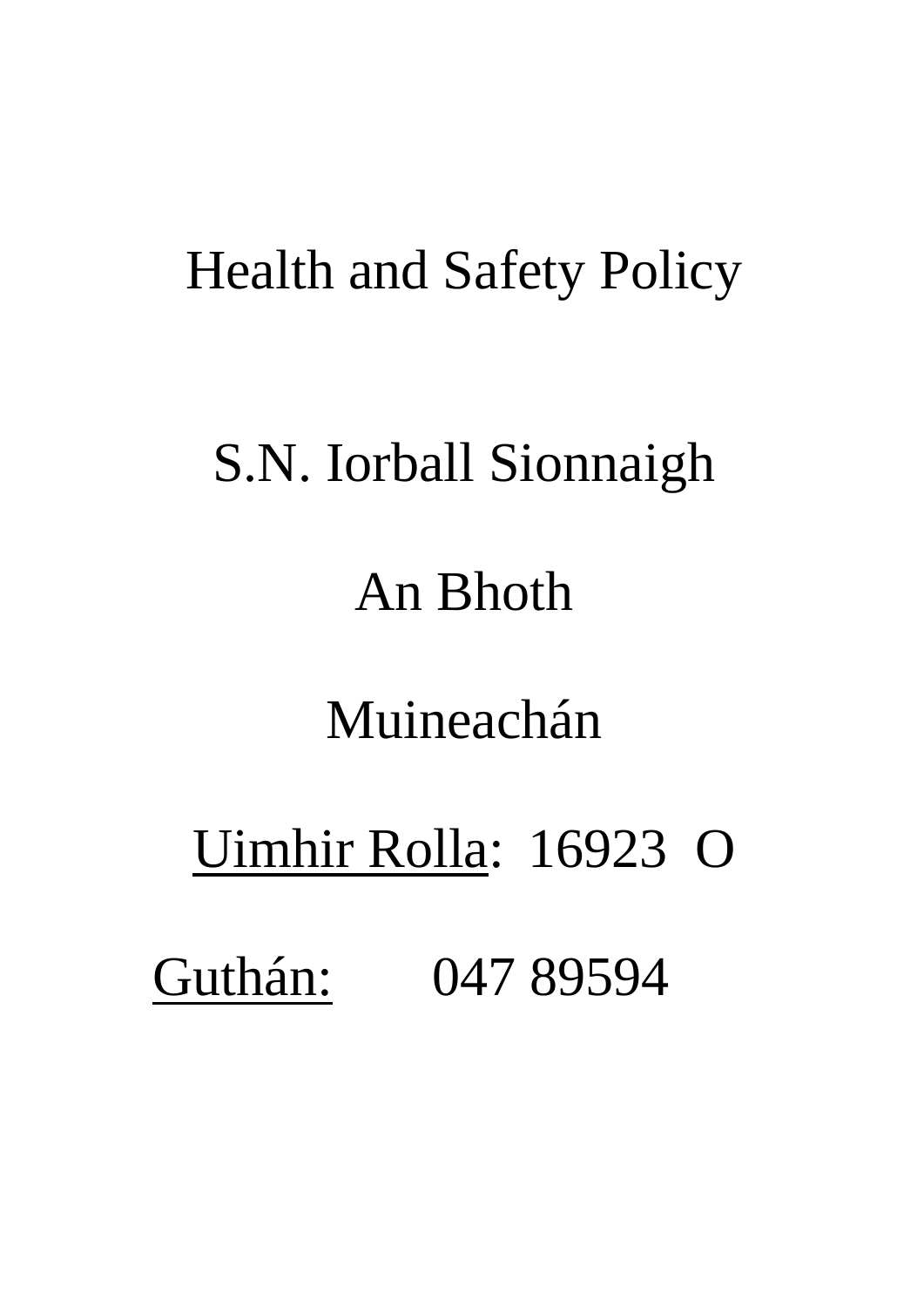**Policy statement in accordance with the safety, health and welfare of work act 1989. This act has been superseded by the Safety, Health and Welfare at work act 2005.**

# **Members of the Board of Management:**

| <b>Chairman:</b>       | Rev. B. Early                                                                                                              |
|------------------------|----------------------------------------------------------------------------------------------------------------------------|
|                        | <b>Board Members:</b> Caroline Caulfield, Sean Morgan,<br>Edward Murphy, Pauline Kilpatrick,<br>Marie McKenna, Mary Garvey |
| <b>Safety Officer:</b> | Gearóid Mac Thaidhg                                                                                                        |
| <b>Staff Nominee:</b>  | Sandra Uí Thréinfhir                                                                                                       |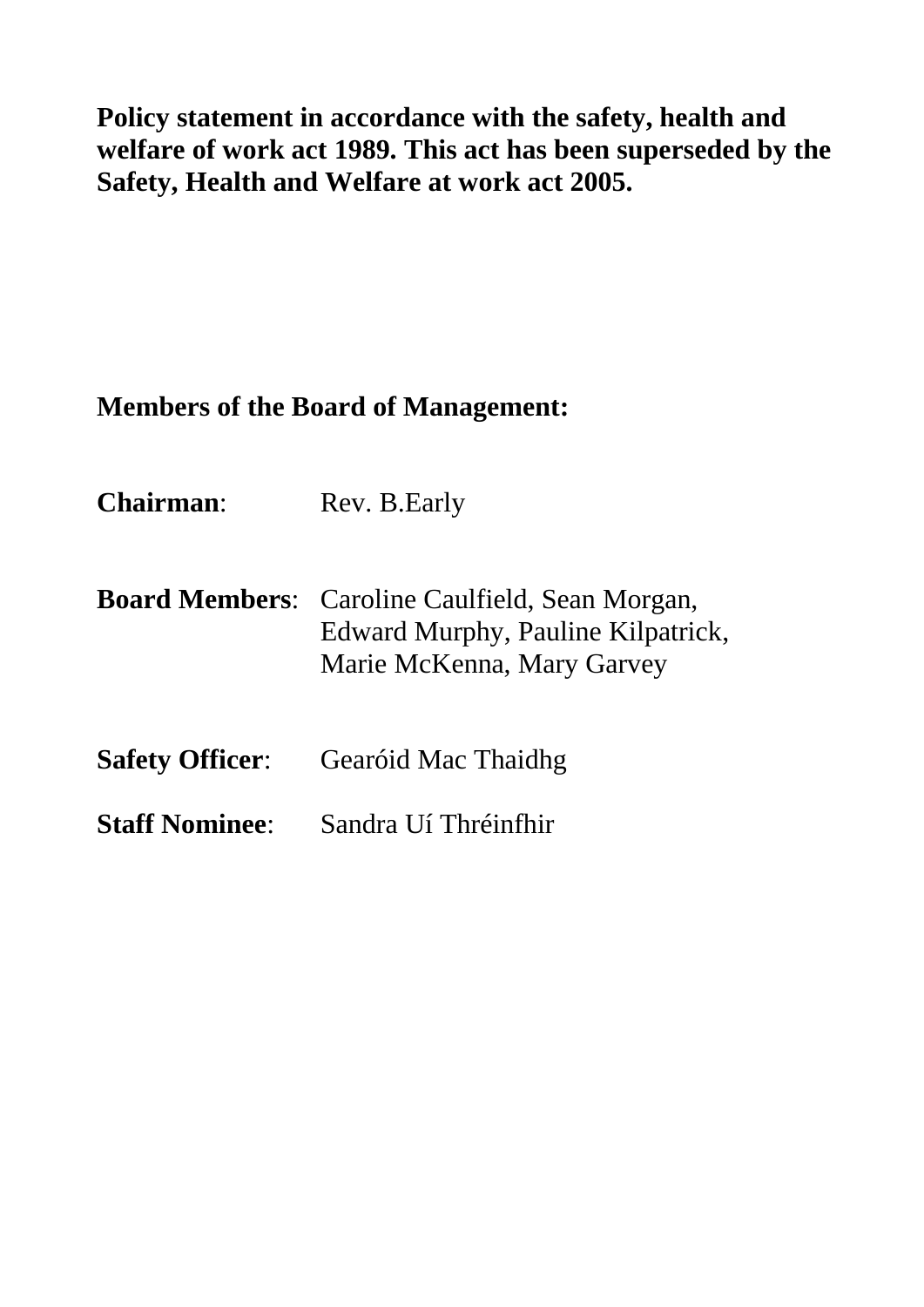# **Safety, Health and Welfare Act, 2005**

# **Summary**

The Safety, Health and Welfare at Work Act, 1989 became effective on 1<sup>st</sup> November 1989 and was updated in 2005.

The main purpose of the Act is to make all work places safer and healthier.

The Act provides for the establishment of a National Authority for Occupational Safety and Health.

The Act covers all persons at work – employers, employees and the self employed and it requires in so far as is reasonably practicable that employers should protect the safety, health and welfare of all who work for them.

Employers must provide and maintain in so far as is reasonably practicable safe places of work, safe plant, safe systems and must provide their employees with information and training to ensure their health and safety. Specifically employers must produce a written Safety Statement which specifies the manner in which the safety and health of workers will be secured. Of particular importance are the requirements on health and safety issues.

A school staff member will be selected to act as Safety Representative and will have certain rights under the Act, including the right to appropriate training, to make reports and to investigate accidents and as Safety Representative, will represent all employees on Occupational Health and Safety matters.

The Act also confers responsibility on the employees in so far as they are required to take care to avoid injury, to co-operate with the employer in matters of safety, to use any means provided for their protection and to report to the employer any dangerous work situation they may encounter.

The National Authority for Occupational Safety and Health which is primarily there to advise and encourage, may also prosecute and close down a work place which remains dangerous despite advice to render it safer.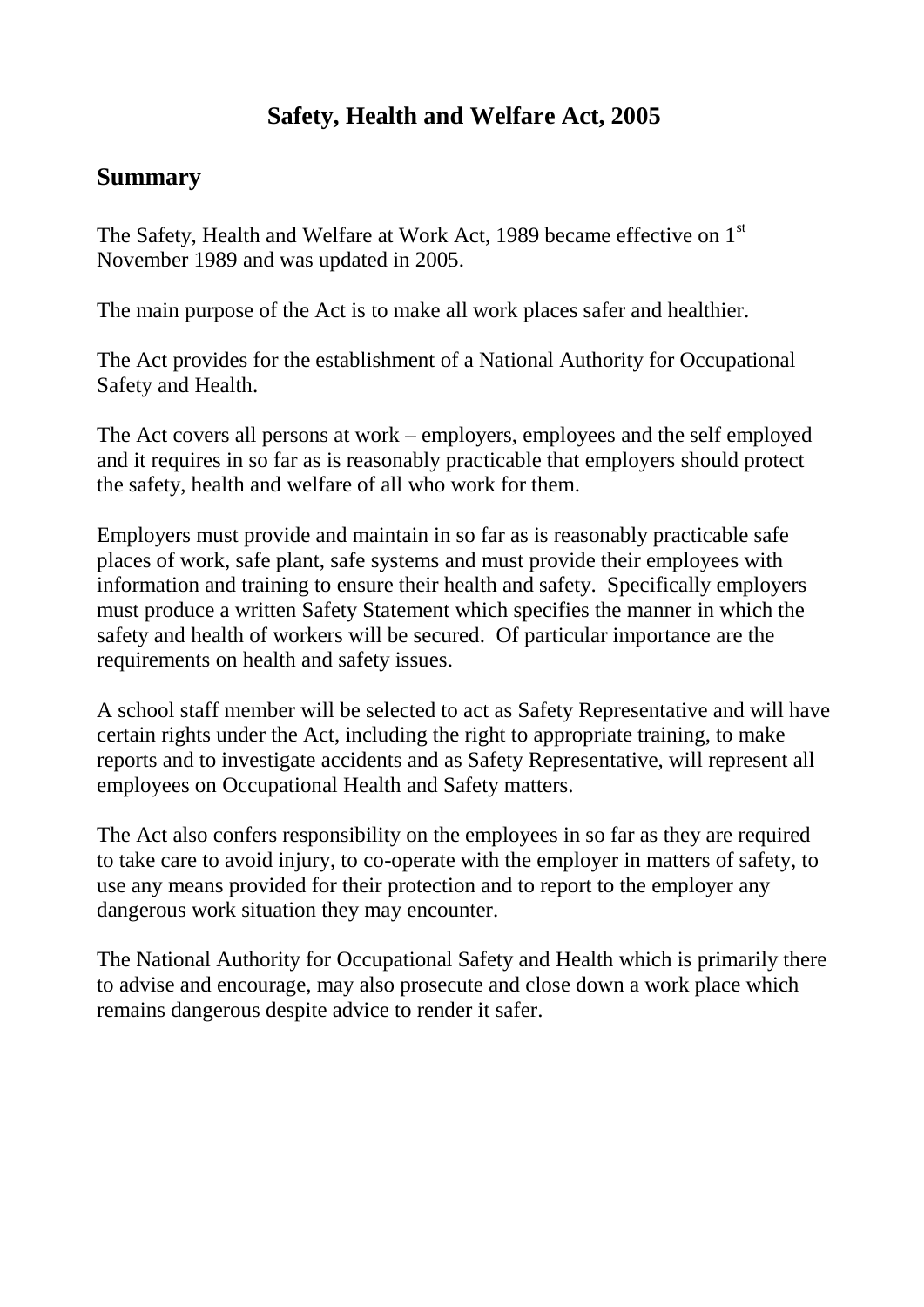# **General Policy**

The Board of Management of S.N. Iorball Sionnaigh recognises the importance of the legislation enacted in the Safety, Health and Welfare at Work Act, 2005.

This Document sets out the safety policy of this school and sets out the means to achieve that policy. The school's objective is to endeavour to provide a safe and healthy work environment for all our employees and pupils and to meet our duties to members of the public with whom we come in contact.

This policy requires the co-operation of all employees.

It is our intention to undertake regular reviews of the policy in light of experience, changes in legal requirements and operational changes.

The Board of Management will undertake to carry out a Safety audit annually and report to staff. This inspection/Safety Audit will be carried out more frequently if requested by staff or the Board of Management.

All records of accidents or ill-health will be monitored in order to ensure that any safety measures required can be put in place, whenever possible, to minimise the recurrence of such accidents and ill-health.

**Signed:**

**Chairperson.**

**\_\_\_\_\_\_\_\_\_\_\_\_\_\_\_\_**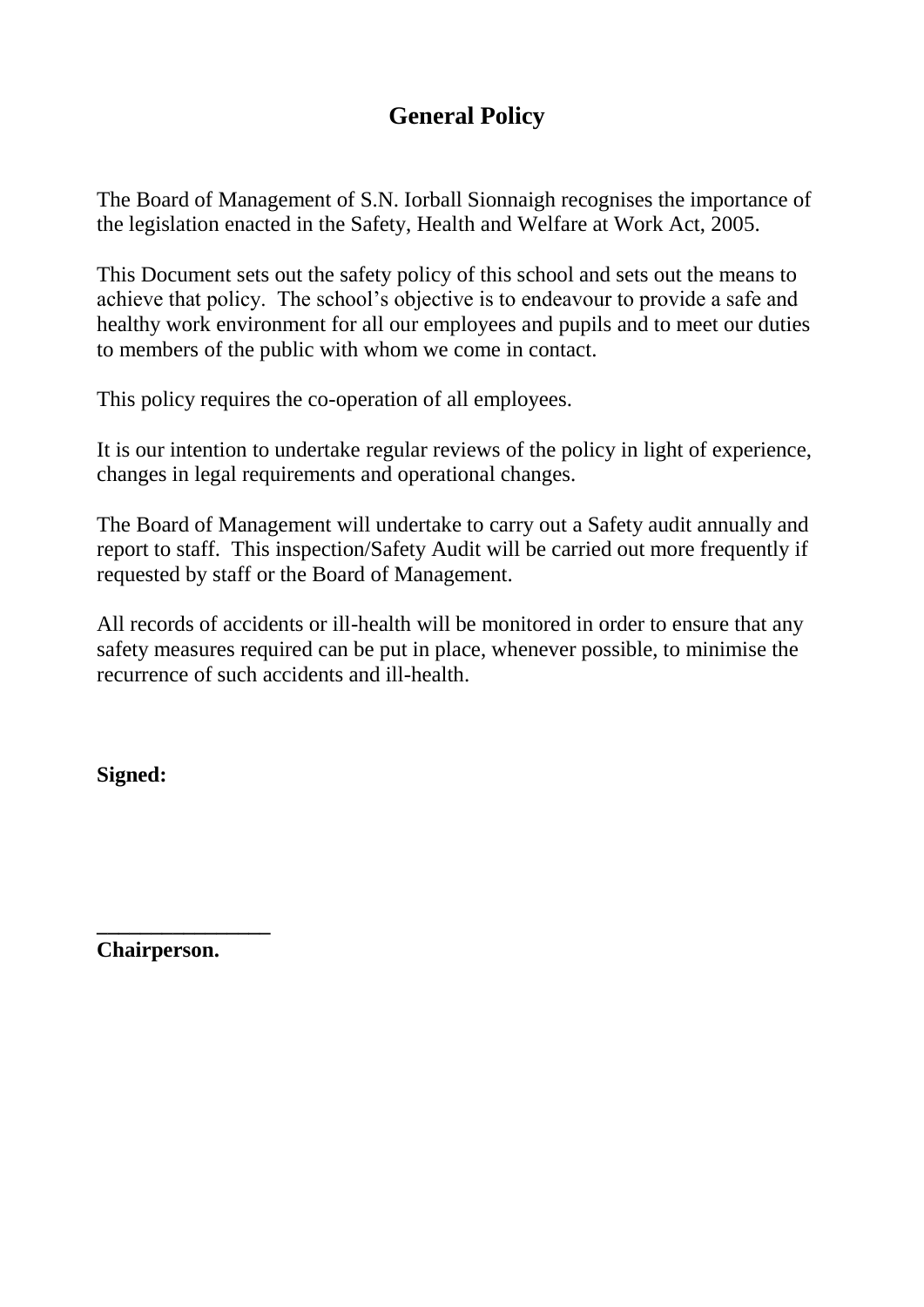# **Safety Statement**

The Board of Management brings to the attention of its staff the following arrangements for safeguarding the safety, health and welfare of those employed and working in the school.

The Board of Management of S.N. Iorball Sionnaigh wishes to ensure that as far as is reasonably practical:

- The design, provision and maintenance of all places in the school shall be safe and without risk to health.
- There shall be safe access to and from the school.
- All resources and equipment will be stored and used safely.
- Work systems shall be maintained so as to be safe and without risk to health.
- Staff shall be instructed in so far as is reasonably possible so as to ensure their health and safety at school.
- Protective clothing or equivalent shall be provided as is necessary to ensure the safety and health of all pupils and staff.
- Plans for emergencies shall be complied with and revised as necessary.
- This statement will be continually revised by the Board of Management as necessity arises, and shall be re-examined by the Board on at least an annual basis.
- All staff members shall be consulted on matters of health and safety.
- Mrs. S. Meehan holds the post of responsibility of Health and Safety Officer.

The Board of Management recognises that its statutory obligation under legislation extends to employees, students, to any person legitimately conducting school business, and to the public.

The Board of Management of S.N. Iorball Sionnaigh undertakes to ensure that the provisions of the Safety, Health and Welfare at Work Act 2005 are adhered to: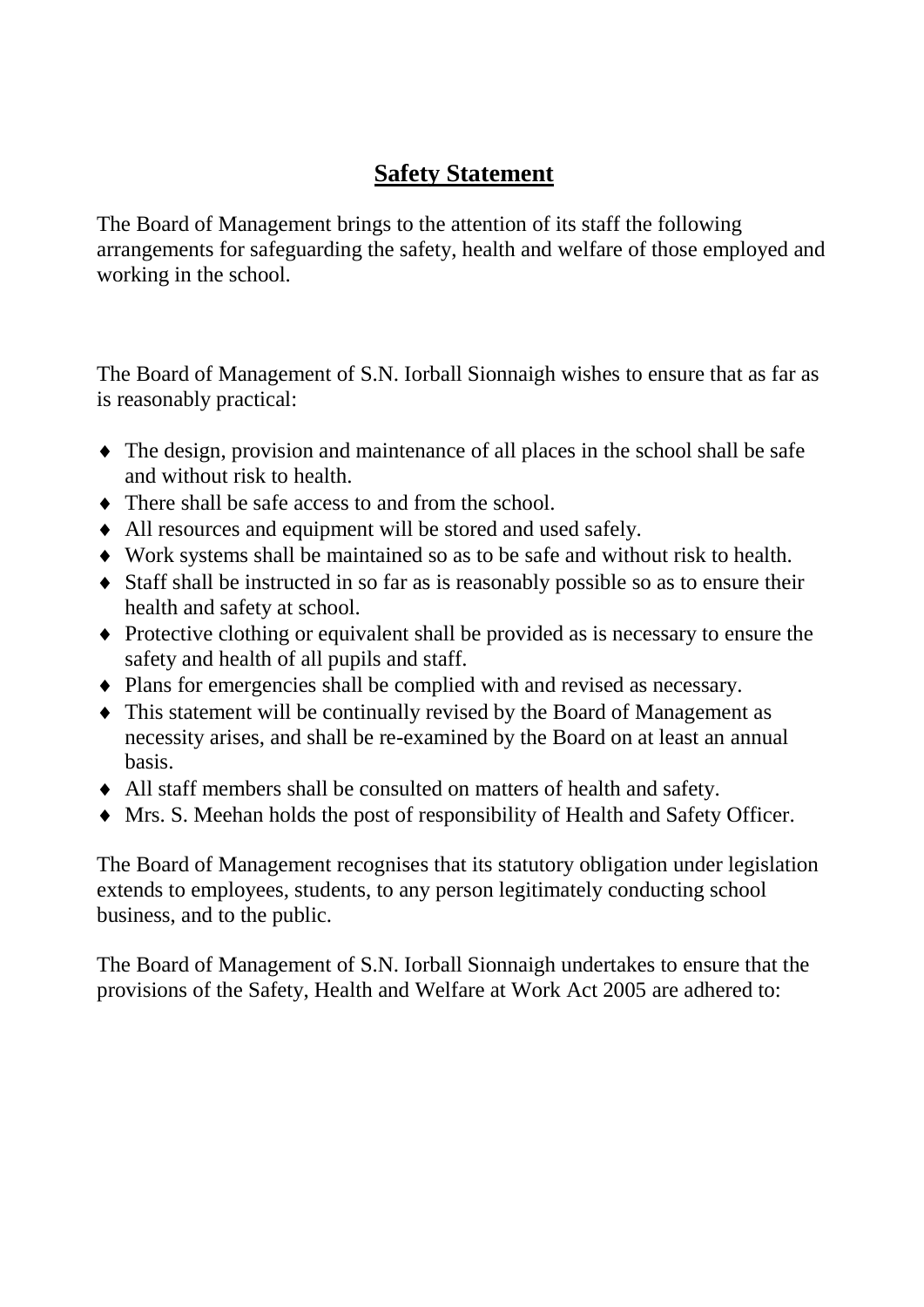#### **Duties of Staff Members**

It is the duty of every staff member while in school:

- (a) To take reasonable care for his/her own safety, health and welfare, and that of any person who may be affected by his/her acts or omissions while at work.
- (b) To co-operate with his/her employer and any other person to such extent as will enable his/her employer or the other person to comply with any of the relevant statutory provisions.
- (c) To use in such a manner so as to provide the protection intended, any suitable appliance, protective clothing, convenience, equipment or thing provided (whether for his/her lone use or for use by him/her in common with others) for securing his/her safety, health or welfare at school.
- (d) To report to the Board of Management without unreasonable delay, any defects in equipment, place or work, or system of work, which might endanger safety, health or welfare of which he/she becomes aware.

No person will intentionally or recklessly interfere with or misuse any appliance, protective clothing, convenience or other means or thing provided in pursuance of any of the relevant statutory provisions or other wise, for securing safety, health or welfare of persons arising out of work activities.

Staff members using available facilities and equipment provided, should ensure that work practices are performed in the safest manner possible.

# **Consultation and Information**

It is the policy of the Board of Management of S.N. Iorball Sionnaigh to give a copy of the Safety Statement to all present and future staff and to convey any additional information or instructions regarding health, safety and welfare at work to all staff as it becomes available. Health, safety and welfare at work will be considered in any future staff training and development plans.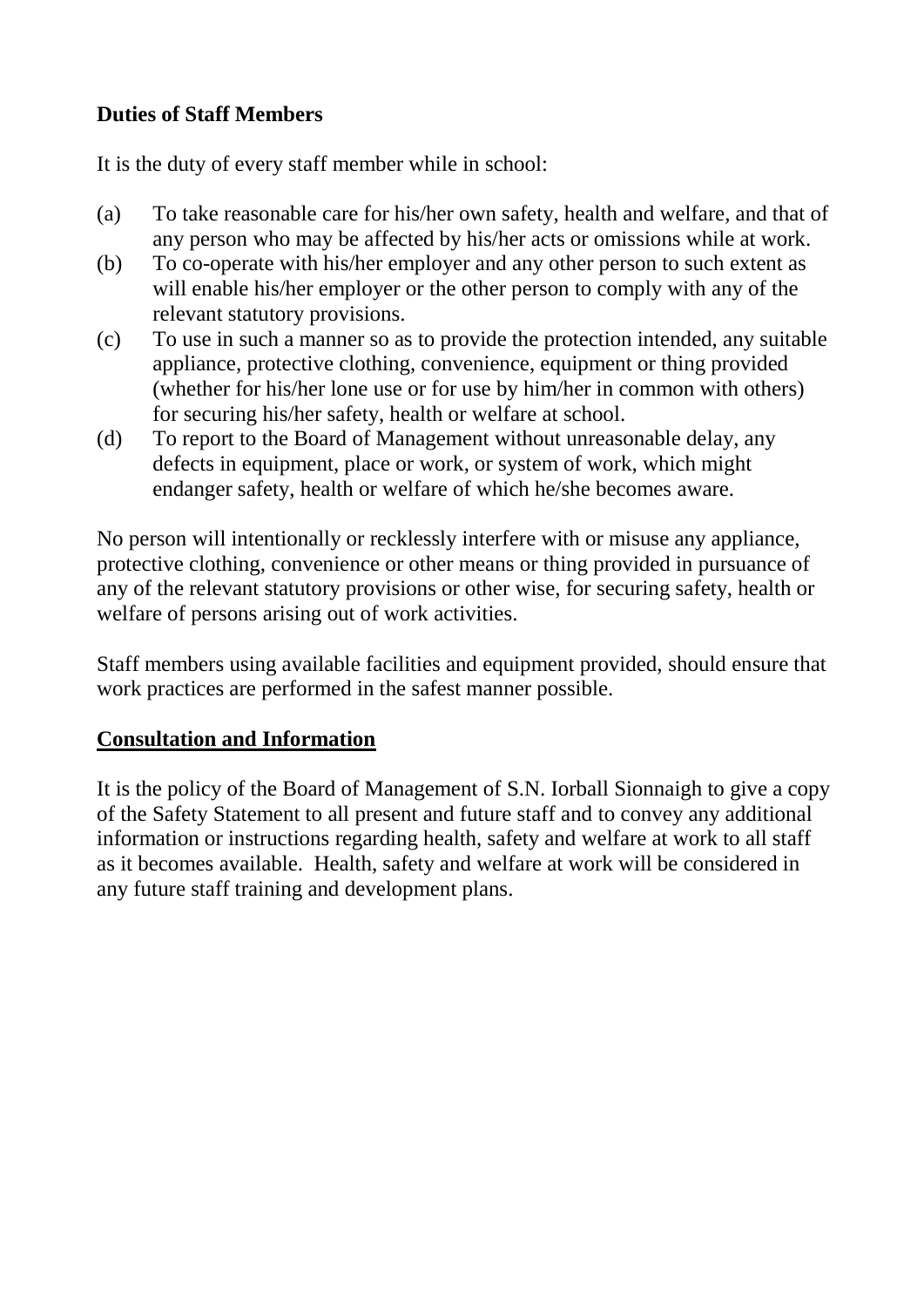# **Hazards**

Hazards shall be divided into two categories. Those which can be rectified will be dealt with as a matter of urgency. Those that cannot will be clearly indicated and appropriate procedures listed beside them. All hazards shall be eliminated in so far as resources and circumstances allow.

#### **Fire**

It is the policy of the Board of Management of S.N. Iorball Sionnaigh that:

- (i) The Board of Management will ensure that an adequate supply of fire extinguishers, suitable for the type of fires likely to occur in each area, is available, identified and regularly serviced by authorised and qualified persons. Each fire extinguisher shall have instructions for its use.
- (ii) The principal will ensure that fire drills shall take place at least once a term.
- (iii) Fire alarms shall be clearly marked (Responsibility of the Board of Management)
- (iv) Signs shall be clearly visible to ensure that visitors are aware of exit doors and routes (Staff Safety Officer)
- (v) All doors, corridors, and entries shall be kept clear of obstruction and shall be able to be opened at all times from within the building. Each teacher who has an exit in her classroom must ensure it is kept clear. P.E. hall and main door Principal will see they are free of obstruction.
- (vi) All staff members will be familiarised with designated assembly points outside the school.
- (vii) Assembly areas are designated outside the building and the locations specified.
- (viii) Exit signs are clearly marked.
- (ix) All electrical equipment shall be left unplugged when unattended for lengthy periods and when the building is empty. Teachers are responsible for their own classroom. The Principal is responsible for the office. Staff room is every teacher's responsibility.
- (x) The Principal, in consultation with the Health and Safety Officer, shall be responsible for fire drills and evacuation procedures.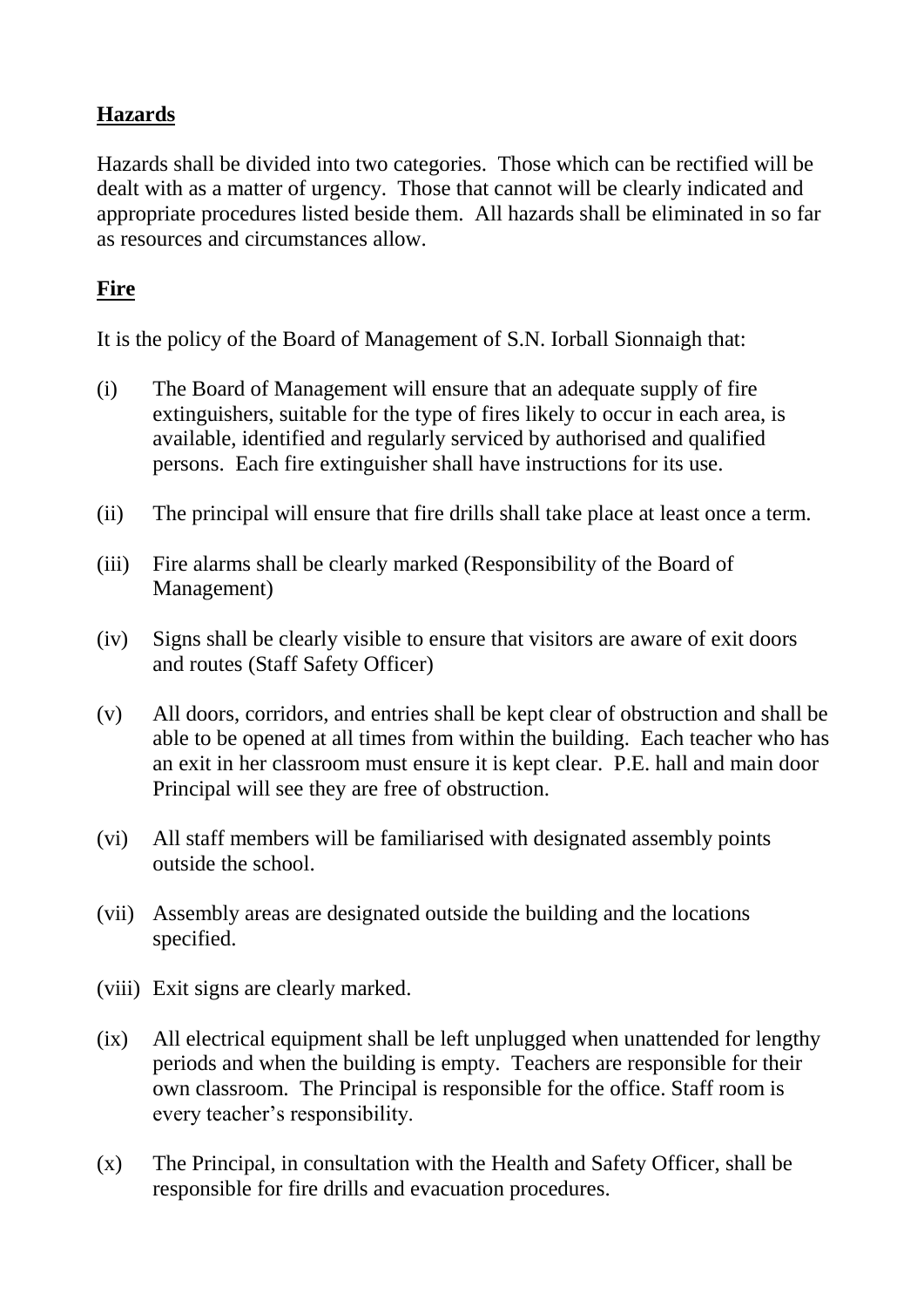- (xi) There will be a named person in each unit responsible as a co-ordinator to report to the Principal.
- (xii) All recommendations made by a Fire Officer in addition to these provisions shall be implemented

The following hazards (in so much as can be identified) are considered by the Board of Management to be a source of potential danger and are brought to the attention of all concerned.

- 1. Wet corridors
- 2. Climbing frames
- 3. Oil tanks
- 4. Trailing leads
- 5. Typewriters, Computers
- 6. Guillotine
- 7. Projectors
- 8. Fuse Board
- 9. Electric kettles/Water Boiler
- 10. Boiler house
- 11. Ladders/steps
- 12. Protruding units and fittings
- 13. Flat roof on shelter.
- 14. External store to be kept locked.
- 15. Lawnmower
- 16. Large container store
- 17. Icy surfaces on a cold day
- 18. Mats in hall
- 19. Widows opening out
- 20. Steps
- 21. Boundary walls
- 22. Fences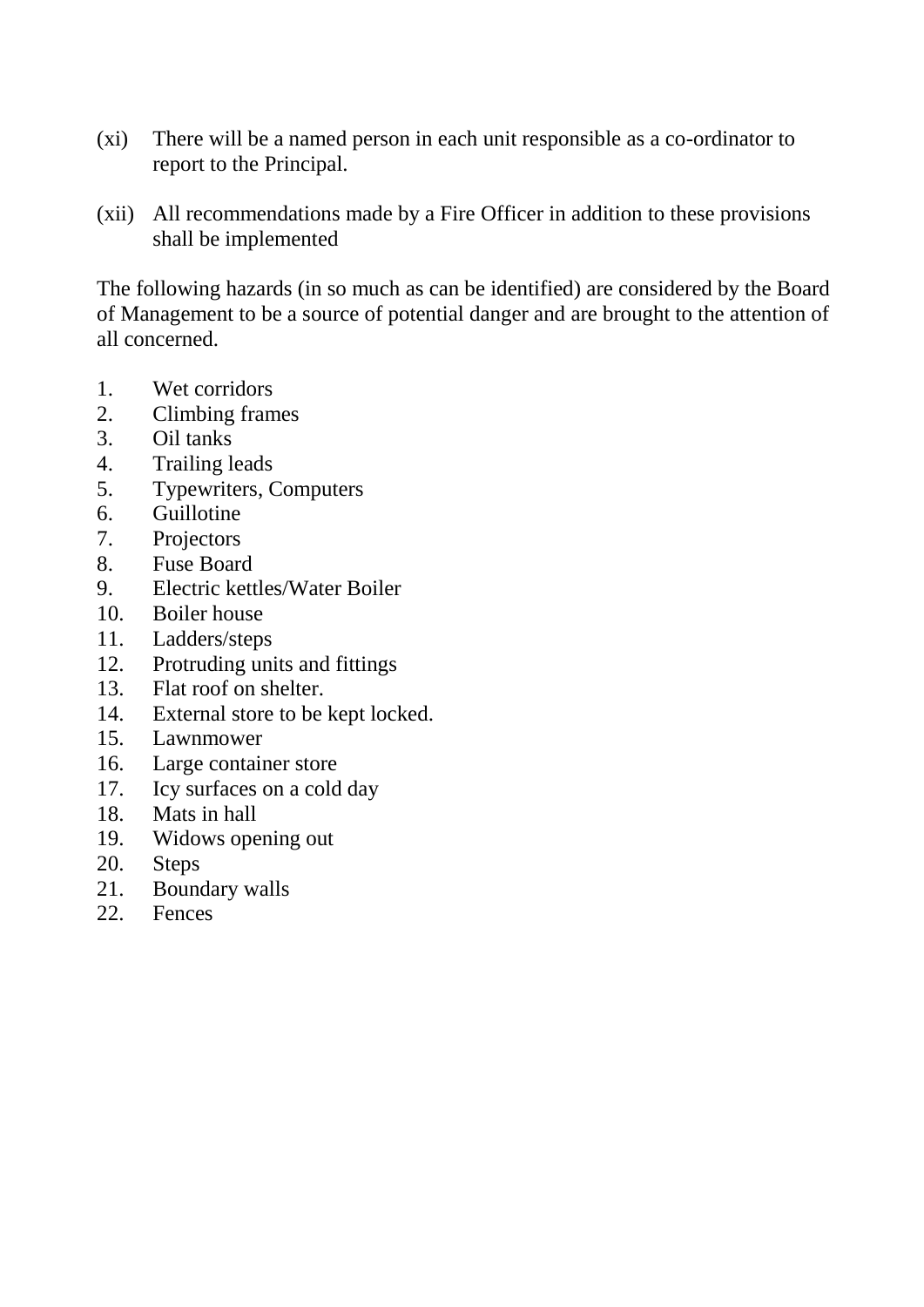To minimise these dangers the following safety/protective measures must be adhered to:

# **General Safety Guidelines**

- (a) Access to and operation of equipment is restricted to members of staff, whose job function is that of using particular items of equipment in the course of their normal duties.
- (b) All equipment and machinery is to be used in strict accordance with the manufacturer's instructions and recommendations.
- (c) Where applicable Board of Management will ensure that members of the staff will have been instructed in the correct use of equipment and machinery.
- (d) All machinery and electrical equipment are fitted with adequate safeguards.
- (e) Precautionary notices in respect of safety matters are displayed at relevant points.
- (f) Ladders must be used with another person's assistance.
- (g) Avoid use of glass bottles where possible by pupils. Remove broken glass immediately on discovery.
- (h) Board of Management will check that floors are clean, even, non-slip and splinter-proof.
- (i) Staff Safety Representative will check that P.E. equipment is stacked securely and in position so as not to cause a hazard.
- (j) Check that all P.E and other mats are in good condition.
- (k) An annual routine for inspecting furniture, floors, apparatus, equipment and fittings. Staff Safety Representative.
- (l) Check that wooden beams, benches etc. are free from splinters and generally sound. Staff Safety Representative.
- (m) Check that vaulting horses, beams and benches are stable and do not wobble when in use. Staff Safety Representative.
- (n) Check that there are no uneven/broken/cracked paving slabs. Caretaker under Board of Management.
- (o) Check that roofs, guttering, drain pipes etc. as far as can be seen are sound and well maintained. Board of Management/ Caretaker.
- (p) Check that manholes are safe. Caretaker.
- (q) Check that all play areas are kept clean and free from glass before use. Caretaker
- (r) Check that outside lighting works and is sufficient. Board of Management.
- (s) Check that all materials, caretakers' maintenance equipment, external stores etc. are stored securely. Caretaker and Safety Officer.
- (t) Check that refuse is removed from building each day and is carefully stored outside. Caretaker.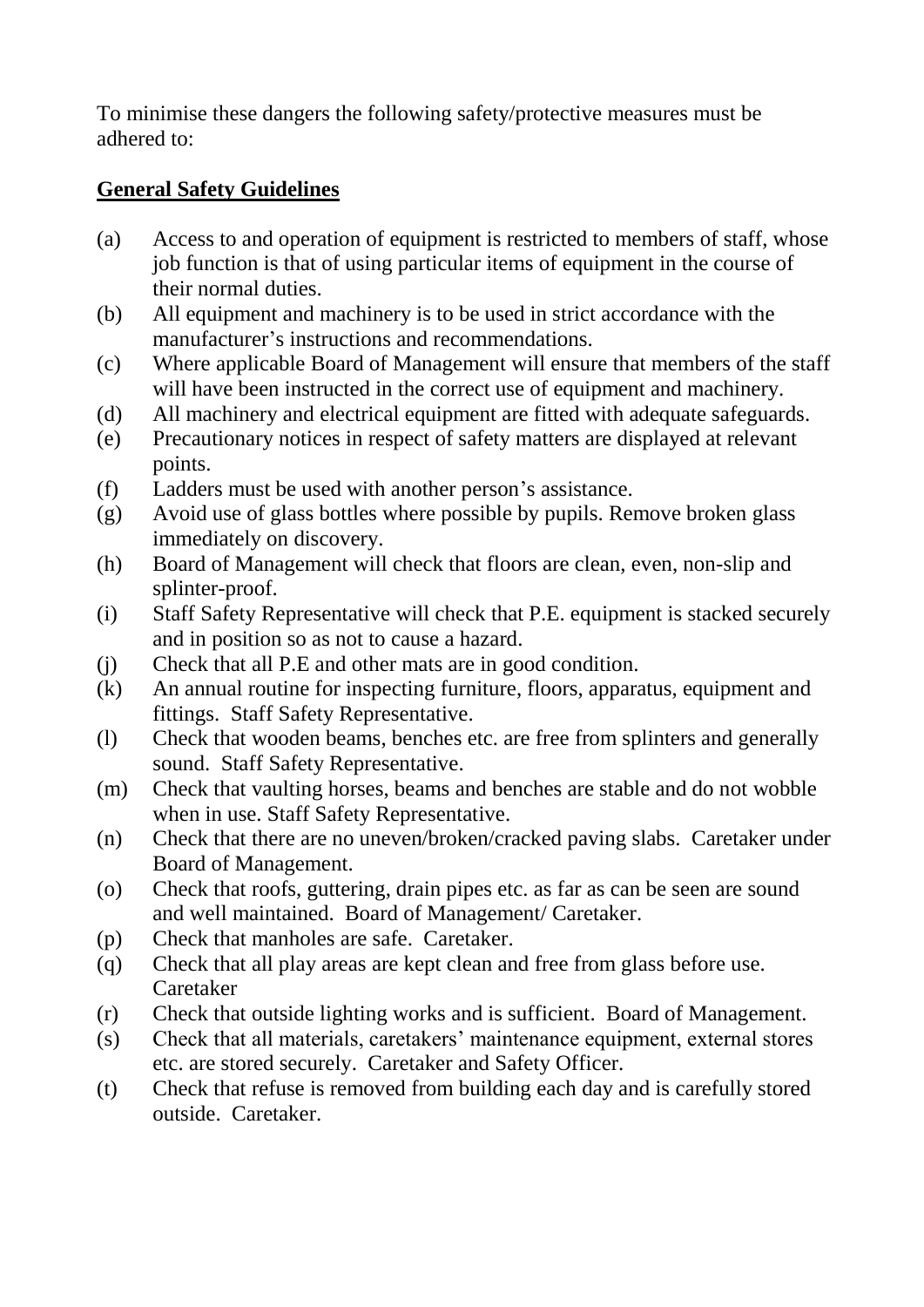# **Constant Hazards**

Equipment, Electrical appliances

It is the policy of the Board of Management of S.N. Iorball Sionnaigh that resource equipment and electrical appliances are to be used only by competent and authorised persons, such as secretary or staff members. Such appliances and equipment will be subject to regular maintenance checks.

# **Electrical appliances**

Arrangements will be made for all appliances to be checked on a regular basis at least annually by a competent person (i.e) maintenance person, the supplier or his agent. Before using any appliance the user should check that:

- All safety guards which are a normal part of the appliance are in working order
- Power supply cables/leads are intact and free of cuts and abrasions
- Unplug leads of appliances when not in use.
- Suitable undamaged fused plug tops are used and fitted with the correct fuse.
- Follow official guidelines followed by Health and Safety Authority.

# **Chemicals**

It is the policy of the Board of Management of S.N Iorball Sionnaigh that all chemicals, photocopier toner, detergents etc. are stored in clearly identifiable containers bearing instructions and precautions for their use and shall be kept in a locked area, and protection provided to be used when handling them. (Secretary/Cleaner/Principal where appropriate).

# **Drugs And Medication**

It is the policy of the Board of Management of S.N. Iorball Sionnaigh that all drugs, medications, etc. to be kept securely in the staff room (in the fridge if necessary) and used only by authorised personnel. Cf 'Dáileadh Leighis'

# **Welfare**

To ensure the continued welfare of the staff and children, toilet and cloakroom areas are provided. A Staff room separate from the work area is provided, where tea and lunch breaks may be taken. Staff must co-operate in maintaining a high standard of hygiene in this area.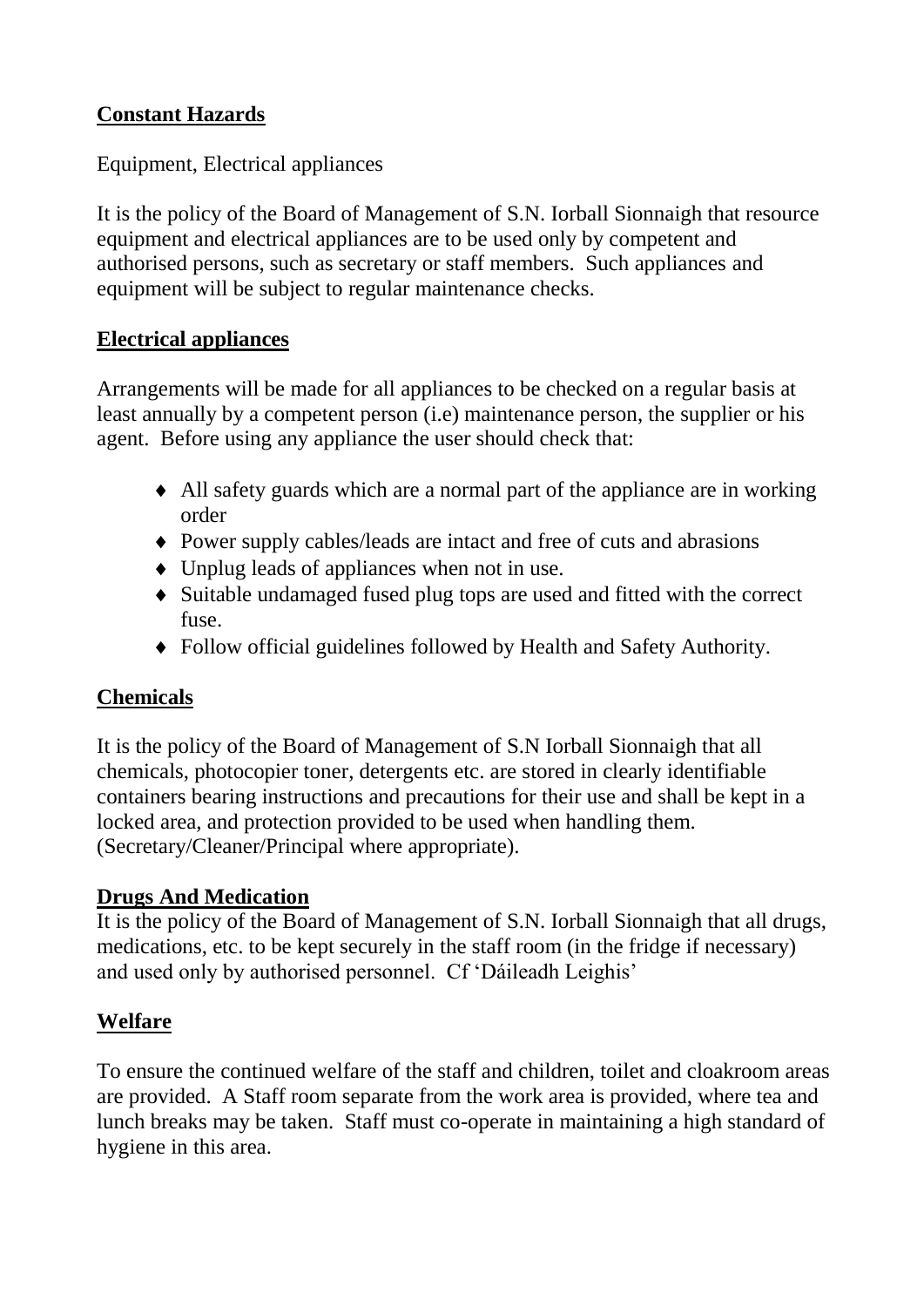A high standard of hygiene must be achieved at all times. Adequate facilities for waste disposal will be made available. An adequate supply of hot and cold Water, towels and soap and sanitary disposal facilities will be made available.

Members of staff and students are reminded:

- (a) A person who is under medical supervision or on prescribed medication and who has been certified fit for school should notify the school of any known side effect or temporary physical disabilities which could hinder their work performance and which may be a danger to either themselves or their fellow teachers/or pupils
- (b) Staff are not allowed to attend the premises or carry out duties whilst under the influence of illicit drugs or alcohol. Any person found breaking this rule will be liable to disciplinary action.

#### **Highly Polished Floors**

It is the policy of the Board of Management of S.N. Iorball Sionnaigh that every attempt will be made to avoid the creation of slippery surfaces. The washing of floors shall be conducted, as far as possible, after school hours to eliminate as far as possible, the danger of slipping. Where floors are wet, warning signs regarding wet floors shall be used. Attention is drawn to the possibility of outside surfaces being affected by frost in cold weather, and staff and pupils shall be told to use handrails when going up or down stairs. Step edges shall be fitted with clearly marked edges of a non-slip nature wherever practical.

#### **Smoking**

It is the policy of the Board of Management of S.N. Iorball Sionnaigh that the school shall be a non-smoking area to avoid hazard to staff and pupils of passive smoking.

#### **Broken Glass**

The Board of Management shall minimise the danger arising from broken glass. Staff are asked to report broken glass to the Principal so that it may be immediately removed. Pupils are prohibited from taking drinks to school in glass bottles.

#### **Infectious diseases**

It is the policy of S.N. Iorball Sionnaigh that all infectious diseases shall be notified and steps taken to ensure the safety of staff and students against all such diseases. The Board of Management will endeavour to minimise the risk by adherence to sound principles of cleanliness, hygiene and disinfection and have provided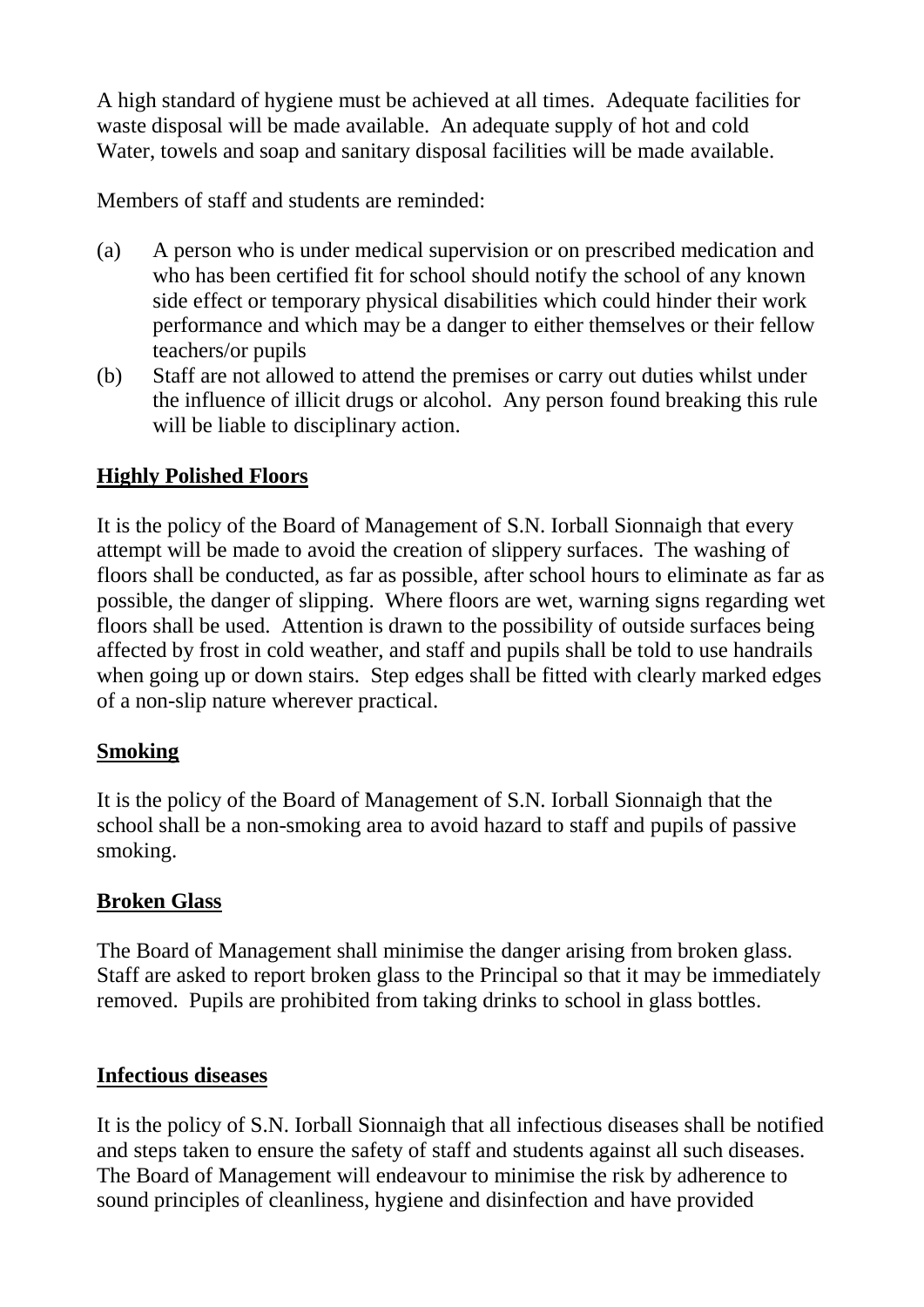disposable gloves for use in all First Aid applications, cleaning tasks, etc. Toilets and washrooms shall be provided at all times with an adequate supply of water, soap, towels and a facility for the safe disposal of waste.

# **First Aid**

It is the policy of the Board of Management of S.N. Iorball Sionnaigh that a member of staff shall be trained to provide First Aid to staff and pupils. (1) Notices are posted in the Staff room detailing:

- $\bullet$  Pupils with exceptional health issues
- Location of first aid boxes
- ◆ Procedure of calling ambulances etc……,
- Telephone numbers of local Doctor, Gardaí, Hospital.
- (2) All incidents of note and whether to employees or to students or to members of the public must be reported immediately to the Principal and the Safety Officer. This is necessary to monitor the progress of safety standards and to ensure that the proper medical attention is given where required. An Accident Report File is to be maintained for the recording of all accidents and incidents by the Safety Officer. Where such accidents take place during playtime the details of same shall be recorded by the teacher on supervision duties.

The Principal will see that there will be maintained in the school a properly equipped First Aid Box available to staff at all times containing:

- ◆ Sticking plasters
- Anti-histamine for Stings, etc.
- ◆ Tape
- Disinfectant (e.g.) Savlon
- Eye lotion (e.g.) Optrex
- Antiseptic cream
- ◆ Cotton Bandage
- ◆ Cream for First Aid treatment of burns
- ◆ Antiseptic wipes
- $\triangleleft$  Scissors
- ◆ First Aid Chart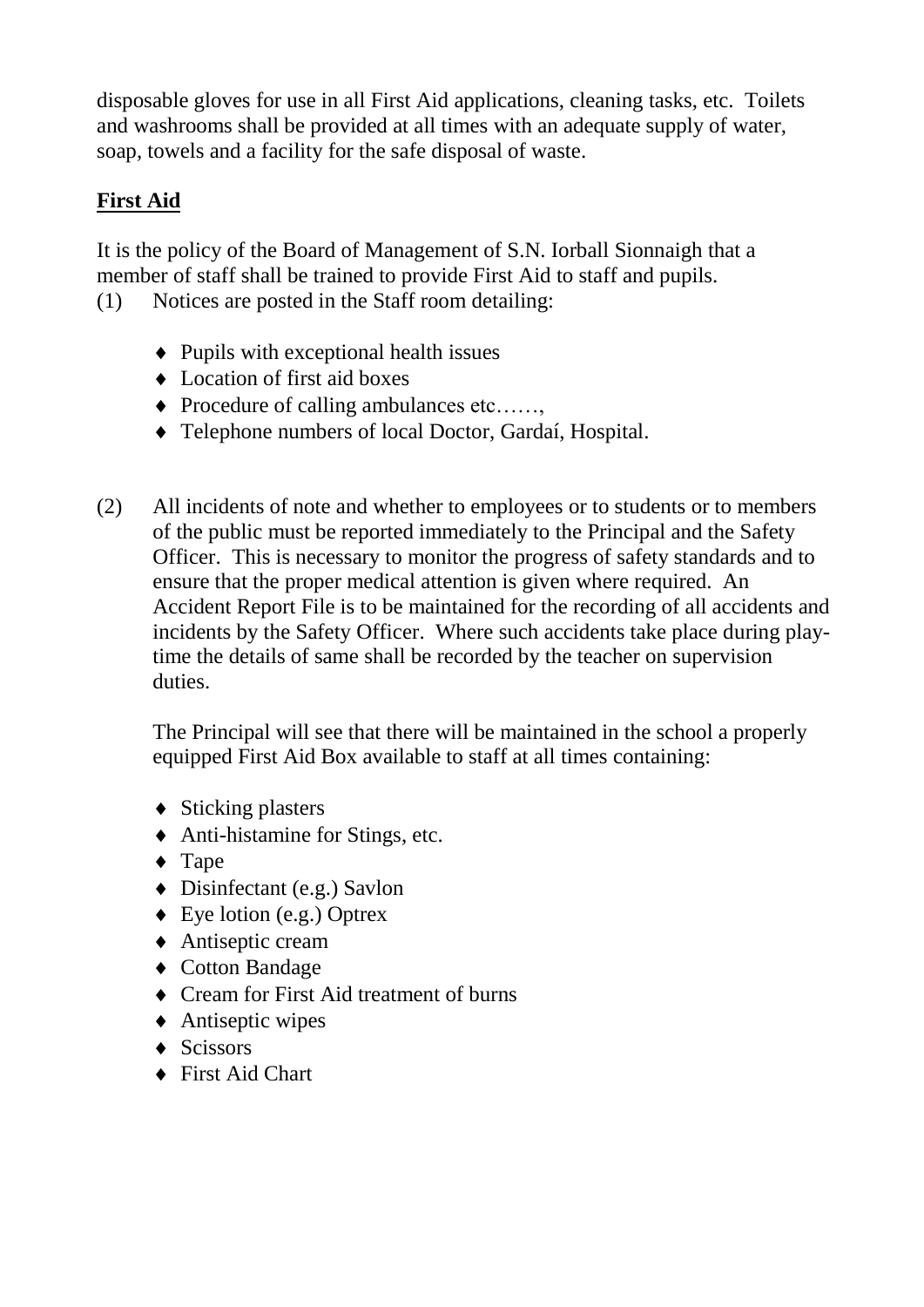#### **Access To School**

Inasmuch as is compatible with the practical layout of the school premises, anyone entering the school premises shall be required to identify themselves to the Principal or the Secretary as relevant before gaining admittance to the school. Any contractor must make direct contact with the Principal before initiating any work on the premises and shall be shown a copy of the safety statement applying to the school and shall agree to its provisions.

While work is in progress, any noise shall be avoided whenever possible during school hours and shall at all times be reduced to the minimum necessary. The contractor and his workmen shall not create any hazard, permanent or temporary, without informing the principal or her nominated agent and shall mark such hazard with warning signs or other suitable protection.

# **Collecting Children**

- (1) All parent/guardians/carers, in the interest of safety must obey all signs upon entering the school grounds.
- (2) Cars are prohibited from entering school grounds when collecting or delivering children.
- (3) Those parking outside the school grounds are advised to accompany children to and from the school premises.
- (4) Parking is prohibited in the thoroughfare outside school.
- (5) All infant pupils should be collected punctually at 2.00 p.m.
- (6) All pupils, Rang 1-6, should exit via the main entrance gate at 3pm.

#### **Procedures to deal with Emergencies:**

1. Critical Incident Policy. C.f. Coping with Tragedy. Important information leaflet for schools in the North Eastern Health Board region.

2. Emergency Closures – It is the responsibility of the B.O.M of S.N Iorball Sionnaigh to make such a decision. In practice, the Principal and Chairperson of the B.O.M will assess all relevant factors and jointly make the decision to open or remain closed. This generally only occurs in the case of severe and inclement weather.

# FACTORS TO BE CONSIDERED:

• Can the school be safely accessed by the parents, children and staff?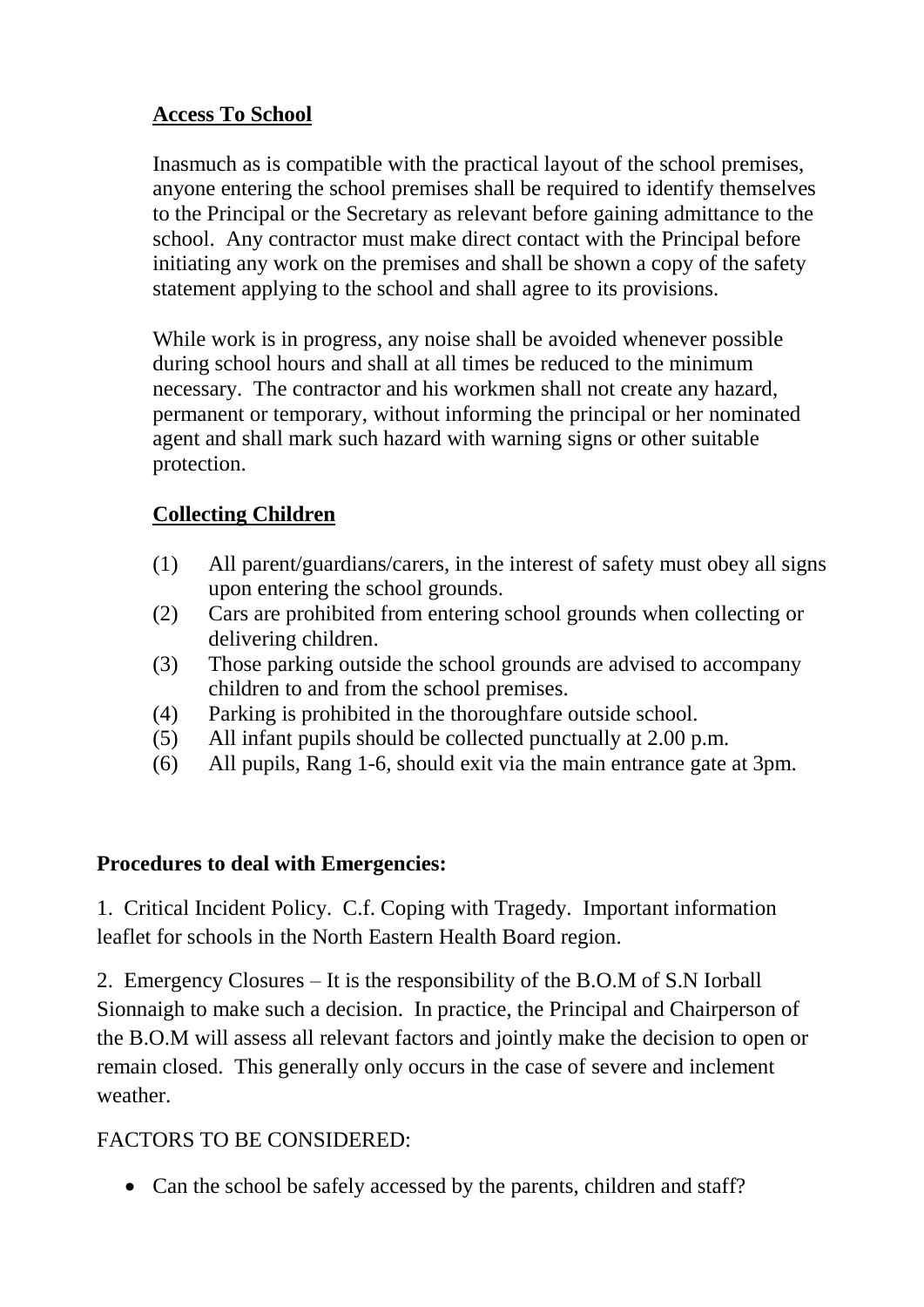- What is the advice of the local gardai in relation to road safety?
- The children live close to the school, but the majority of staff is likely to be travelling much longer distances. Even if the children can come to school safely, will there be enough teachers to manage the children and ensure their safety?
- Will school transport be in operation? Bus Eireann, private operators and transport for children with special needs.
- Is there a school caretaker to address dangerous ice patches on footpaths, steps, car park and playground?
- Will the heating system operate effectively?
- Is water available or sanitation and consumption?

It is always easy to be wise in hind-sight, but not so in advance. Where there is reasonable risk to the safety of children and staff to whom the Board of Management has a duty of care, common sense should apply in deciding whether the school should be open or closed.

# IMPLICATIONS OF SCHOOL CLOSURE:

Where days are lost during a school year due to exceptional circumstances e.g. bad weather, heat/water systems failures, the Board of Management should make 'all reasonable efforts' to make up these school days during the remainder of the same school year.

N.B Contact will be made with parents by Text aParent.ie and local radio station.

# **HEALTH ISSUES:**

1. Managing Specific Health Issues – Guidelines from the 'Health Service Executive' will be followed and acted upon immediately.

2. Healthy Eating – Refer to the 'Healthy Eating Policy'

3. Water – Tap water is freely available from each tap outlet in the school.

4. Head Lice – In the event of a child having head lice, parents / guardians are asked to notify the principal immediately, so that all parents / guardians can be circularised regarding taking the necessary remedial action.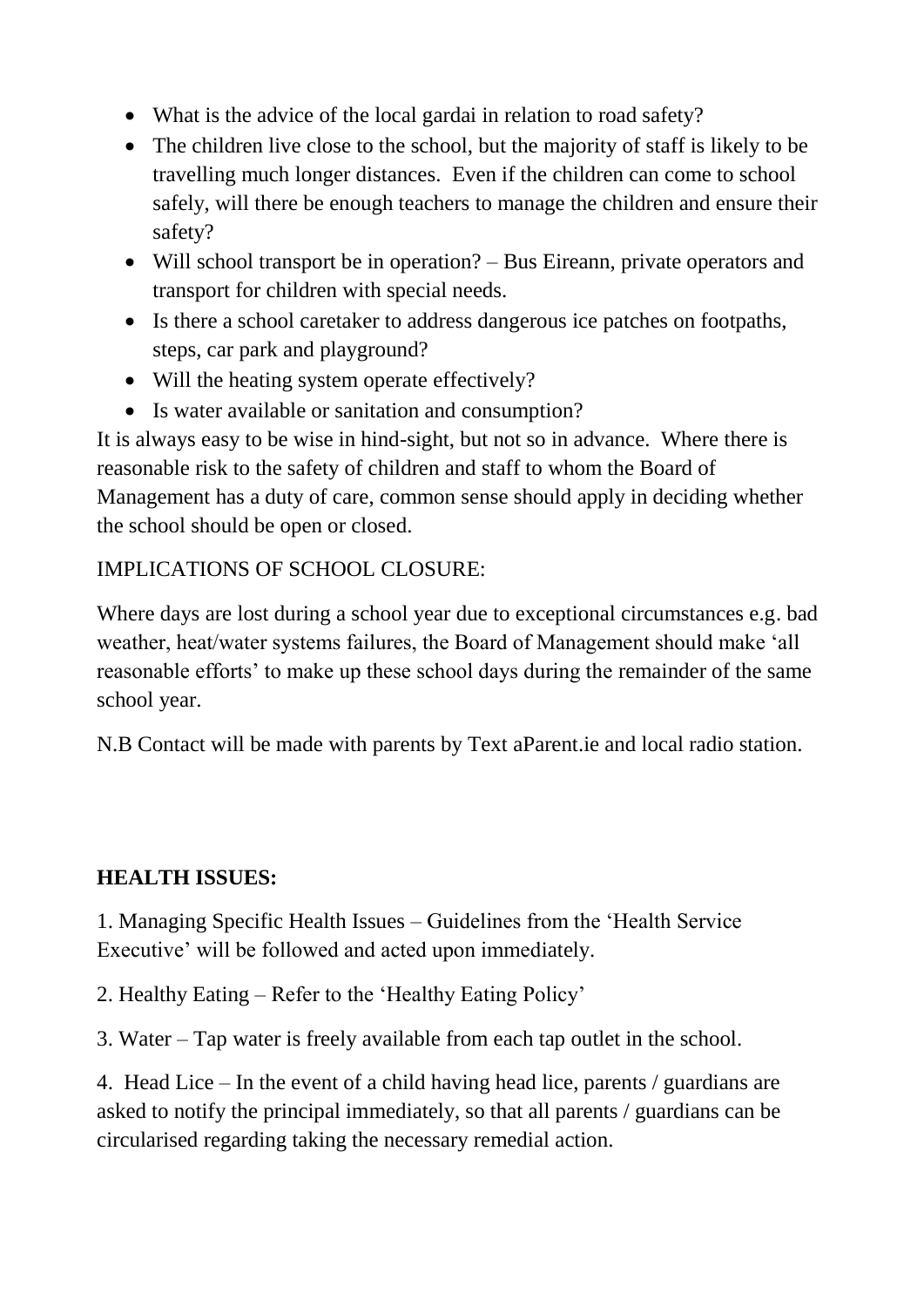# **SAFETY AND WELFARE ISSUES**:

1. Assembly and Dismissal of Pupils – Refer to policy on same.

2. Pupils leaving the school premises during the school day – Permission to leave school early will only be granted when requested by the parents/guardians. The principal should always be informed by the parents/guardians when a child is being removed from the school premises.

3. Supervision of Pupils – In the event of a teacher being absent, another teacher is appointed to supervise the class, or, the class may be divided up until a substitute can be employed. The supervision roster for playground duty is agreed at the beginning of the school year. The roster is kept as part of the school records.

4. Allegations or Suspicions of Child Abuse – Refer to 'Child Protection Policy'.

5. School Tours – The class teachers, with the principal's assistance, decide on all issues in relation to the organisation of a tour. The principal will report to the 'Board of Management' on all matters with regard to school tours. Parents will be notified well in advance, as soon, as is practically possible, of the date destination, cost and itinerary. This shall be done by letter sent home. Teachers will try to keep costs at a minimum level and will advise parents with regard to the children's pocket/spending money. In some instances teachers may call on parents to accompany them on tours to facilitate supervision and safety. All teachers will report to the principal following tours with particular reference to any accidents or incidents. These will be noted in the school's accident/incident book.

6. Mobile Phones – The use of mobile phones in the school is strictly prohibited.

#### **STAFF**

1. Garda Clearance/Vetting – A check on all new persons employed is required.

2. Positive Staff Relations – Respect for others is the principle at the heart of our school ethos.

3. Assaults on School Employees – See Plean Scoile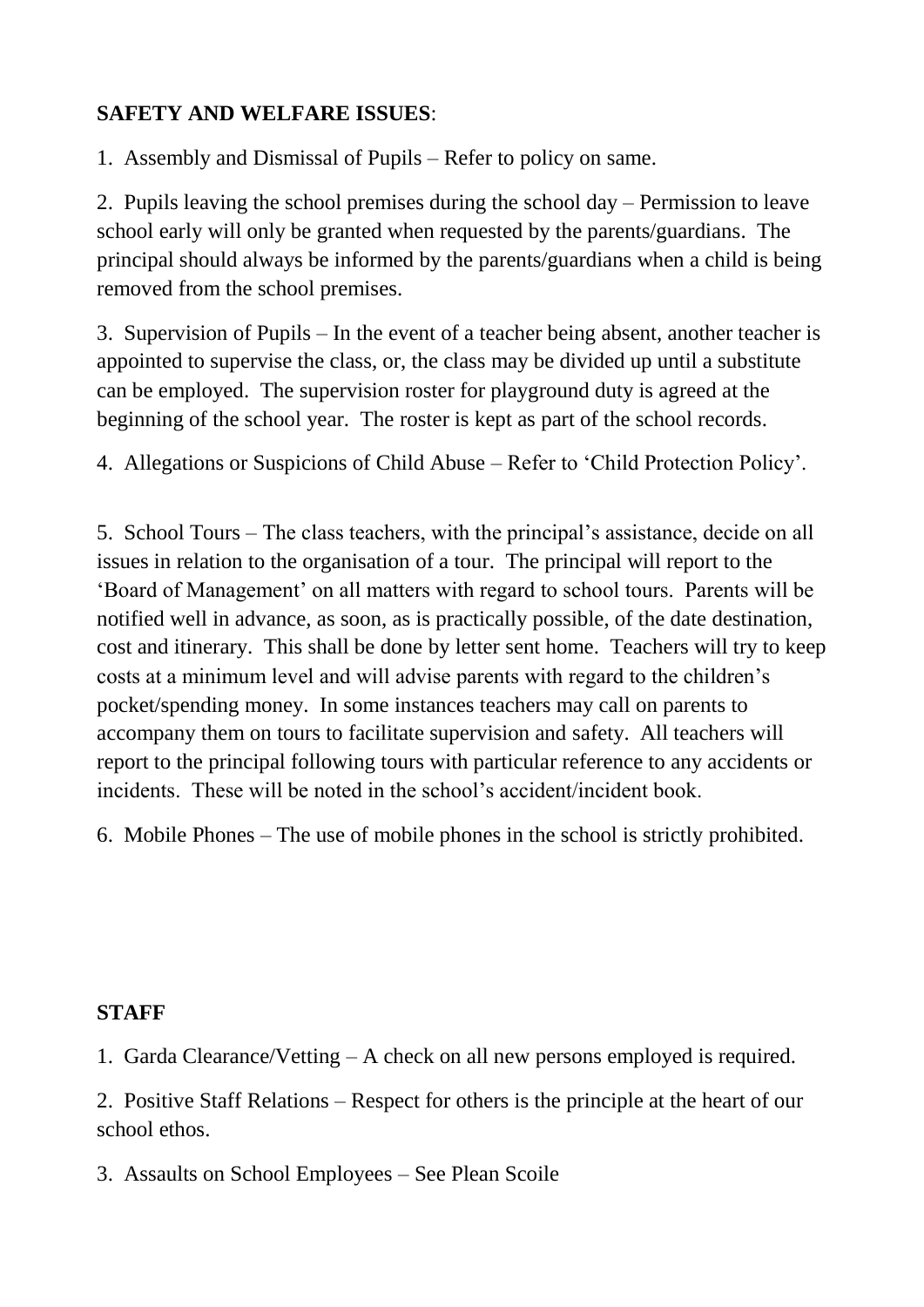- 4. Storage of Keys
	- Principal
	- All teaching staff have access keys
	- Caretaker
	- Other keys stored in staff room

#### **CURRICULAR SAFETY**

- 1. Geography Refer to 'Guidelines to Fieldwork' in 'Plean Scoile' for Geography
- 2. Science Refer to 'Safety Statement' in 'Plean Scoile' for Science.
- 3. Visual Arts Refer to 'Plean Scoile' for Visual Arts.
- 4. Physical Education Refer to 'Plean Scoile' for Physical education.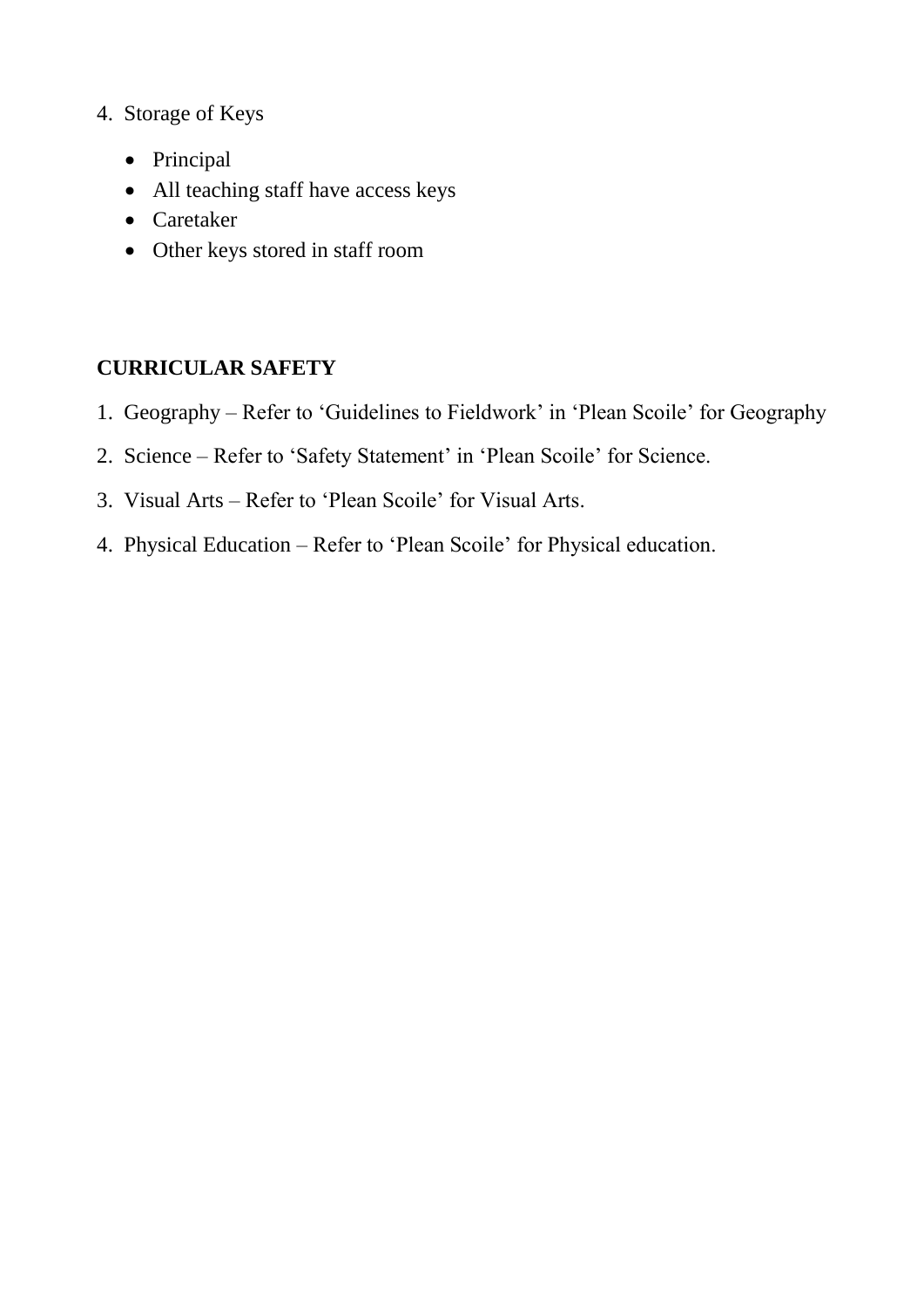# **FIRE FIGHTING FACILITIES**

|                       |              | No:                                                                                                | <b>Area:</b>                                                                                                                                                                                        |
|-----------------------|--------------|----------------------------------------------------------------------------------------------------|-----------------------------------------------------------------------------------------------------------------------------------------------------------------------------------------------------|
| Extinguishers         |              | $\overline{2}$<br>$\mathbf{1}$<br>$\overline{c}$<br>$\overline{3}$<br>$\mathbf{1}$<br>$\mathbf{1}$ | Middle Corridor<br><b>Back Door</b><br>Corridor of Old School<br>Main Entrance Area<br><b>Infant Corridor</b><br>PE Hall                                                                            |
| <b>Fire Hoses</b>     | 1            | <u>No:</u><br>$\mathbf{1}$                                                                         | <u>Area:</u><br>Main Corridor<br>Main Corridor of Old School                                                                                                                                        |
|                       |              | <u>No:</u>                                                                                         | Area:                                                                                                                                                                                               |
| Exit Signs/<br>Escape | $\mathbf{1}$ | $\overline{2}$<br>$\mathbf{1}$<br>$\mathbf{1}$<br>1<br>1<br>$\overline{2}$                         | Top door off Main Corridor<br>Main Entrance – double doors<br>Back door – beside staff toilets<br>Main Entrance of Old School<br>End of corridor in Old School<br>End of Infant Corridor<br>PE Hall |
|                       |              |                                                                                                    | All classrooms have fire doors or<br>windows installed.                                                                                                                                             |

# **FIRE ALERT FACILITIES**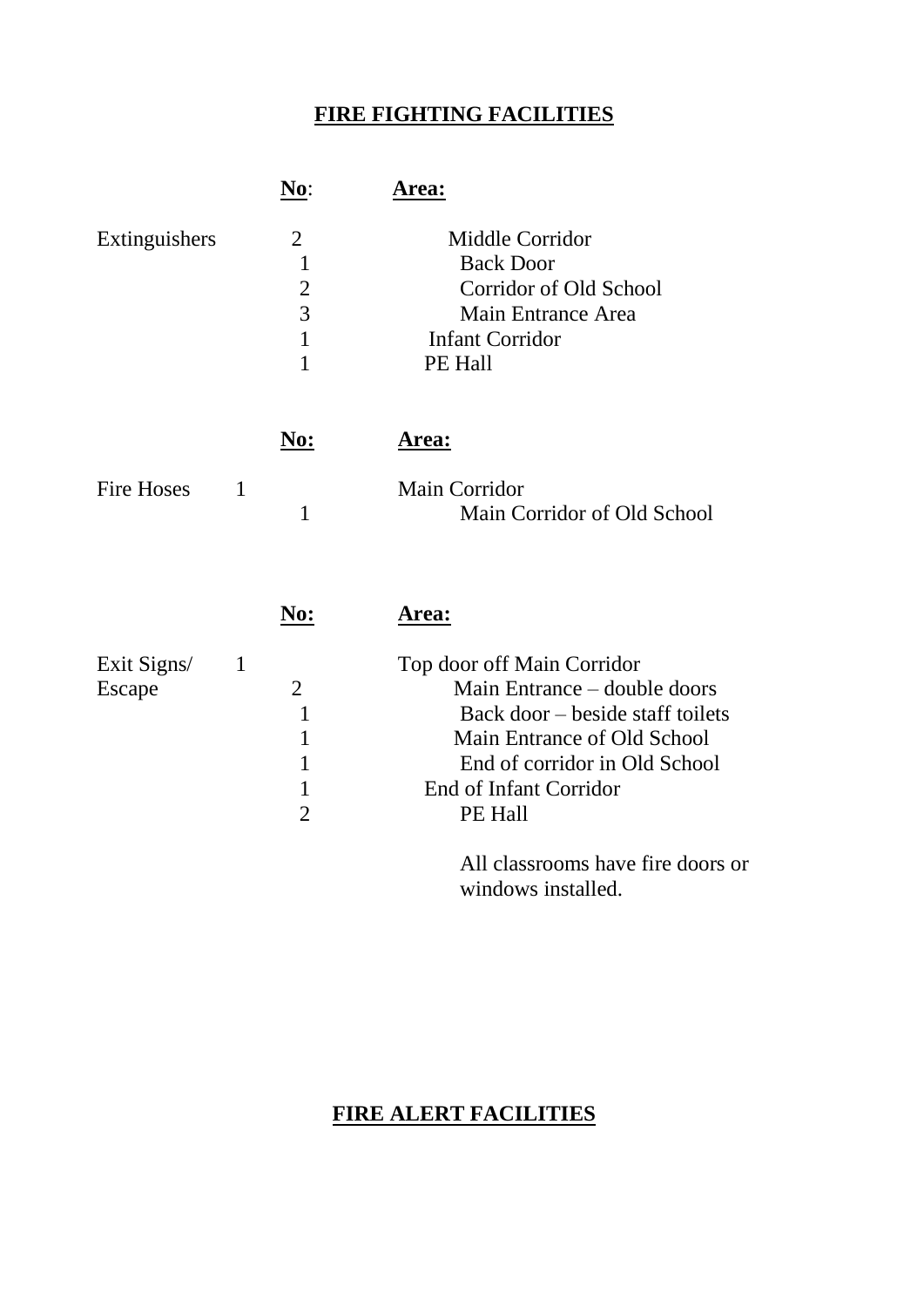|                       | No: | Area:                     |
|-----------------------|-----|---------------------------|
| <b>Fire Detectors</b> | 3   | Main Corridor             |
|                       |     | <b>Staff Toilets</b>      |
|                       |     | <b>Main Entrance Hall</b> |
|                       |     | Corridor of Old School    |
|                       |     | Infant corridor           |
|                       |     | Each room in extension.   |

|             | rea:                                    |
|-------------|-----------------------------------------|
| Fire Alarms | Entrance of Old School                  |
|             |                                         |
|             | Emergency door – Corridor of Old School |
|             | Back door beside staff toilets          |
|             | <b>Main Corridor</b>                    |
|             | <b>Front Entrance Hall</b>              |
|             | <b>Infant Corridor</b>                  |